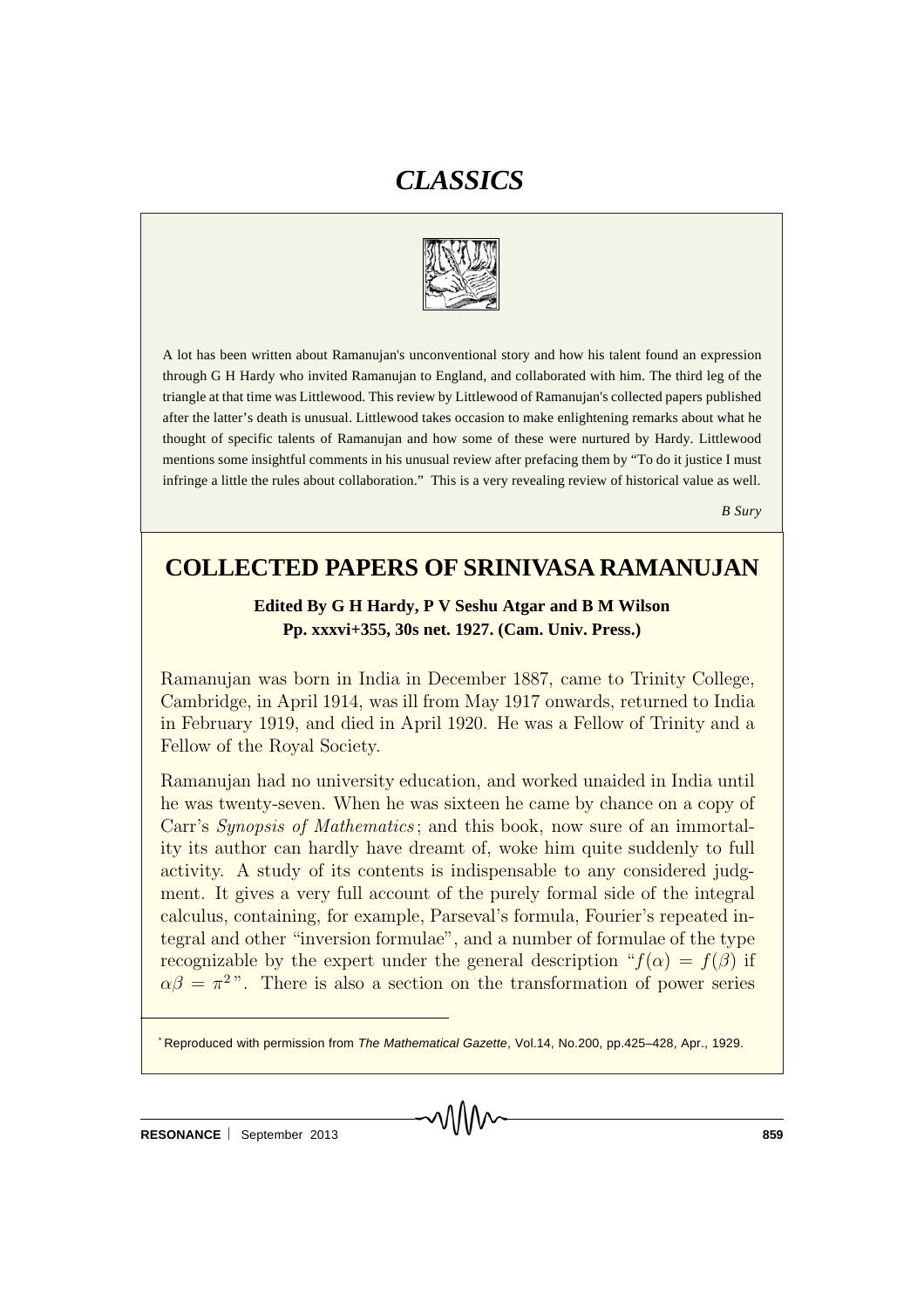into continued fractions. Ramanujan somehow acquired also an effectively complete knowledge of the formal side of the theory of elliptic functions (not in Carr). The matter is obscure, but this, together with what is to be found in, say, Chrystal's Algebra, seems to have been his complete equipment in analysis and theory of numbers. It is at least certain that he knew nothing of existing methods of working with divergent series, nothing of quadratic residuacity, nothing of work on the distribution of primes (he may have known Euler's formula  $\prod_{r=1}^{\infty} (1 - p^{-s})^{-1} = \sum_{r=1}^{\infty} n^{-s}$ , but not any account of the  $\zeta$ -function) A hove all be was totally ignorant of Cauchy's theorem and ζ-function). Above all, he was totally ignorant of Cauchy's theorem and complex function theory. (This may seem difficult to reconcile with his complete knowledge of elliptic functions. A sufficient, and I think a necessary, explanation would be that Greenhill's very odd and individual *Elliptic* Functions was his text-book.)

The work he published during his India period did not represent his best ideas, which he was probably unable to expound to the satisfaction of editors. At the beginning of 1914, however, a letter from Ramanujan to Mr. Hardy (then, at Trinity, Cambridge) gave unmistakable evidence of his powers, and he was brought to Trinity, where he had three years of health and activity. (Some characteristic work, however, belongs to his two years of illness.)

I do not intend to discuss here in detail the work for which Ramanujan was solely responsible (a very interesting estimate is given by Prof. Hardy, p.xxxiv). If we leave out of account for the moment a famous paper written in collaboration with Hardy, his definite contributions to mathematics, substantial and original as they are, must, I think, take second place in general interest to the romance of his life and mathematical career, his unusual psychology, and above all to the fascinating problem of how great a mathematician he might have become in more fortunate circumstances. In saying this, of course, I am adopting the highest possible standard, but no other is appropriate.

Ramanujan's great gift is a "formal" one; he dealt in "formulae". To be quite clear what is meant, I give two examples (the second is at random,

**860 RESONANCE** September 2013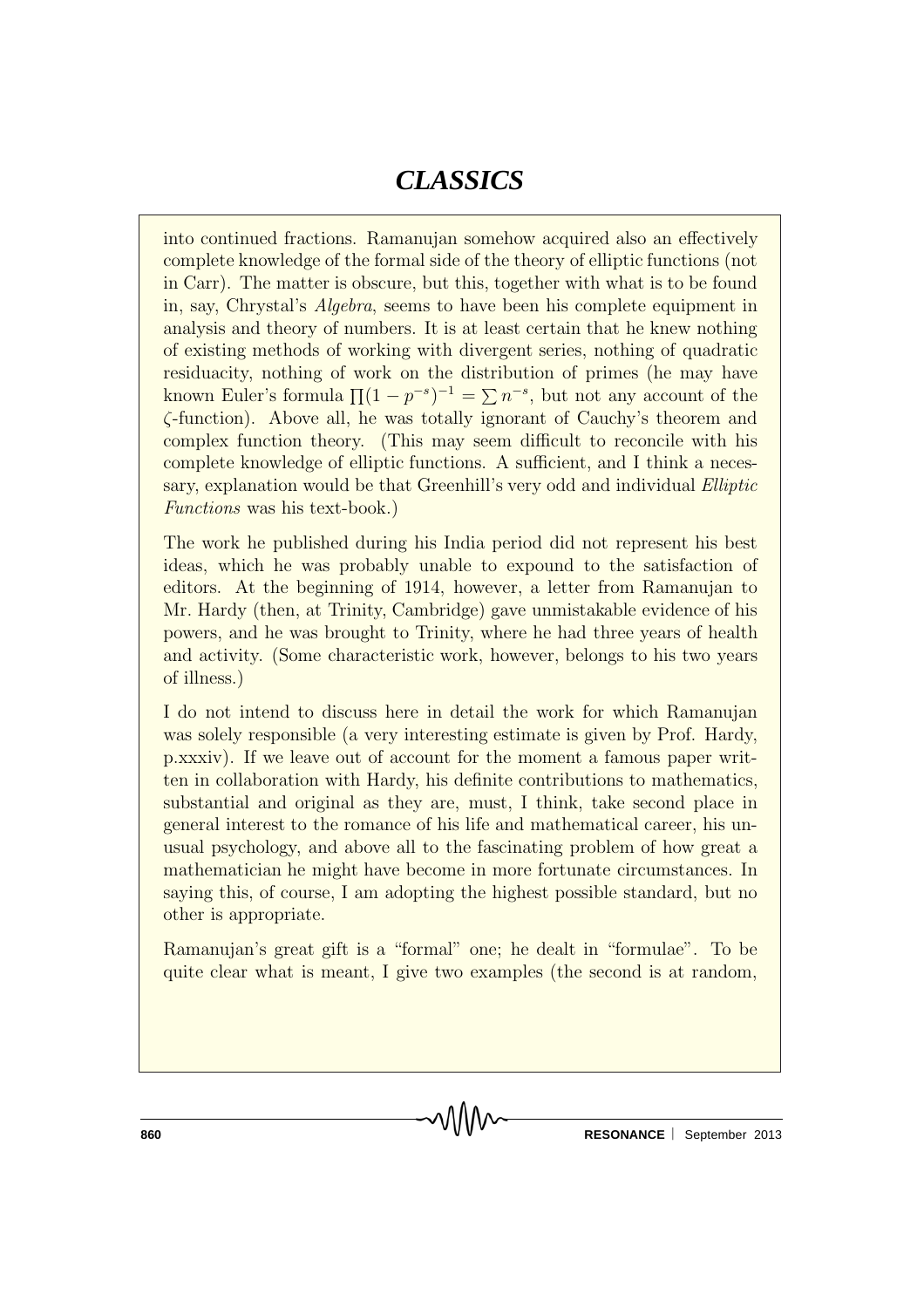the first is one of supreme beauty):

$$
p(4) + p(9)x + p(14)x^{2} + \cdots = 5\frac{\{(1-x^{5})(1-x^{10})(1-x^{15})\cdots\}^{5}}{\{(1-x)(1-x^{2})(1-x^{3})\cdots\}^{6}},
$$

where  $p(n)$  is the number of partitions of n;

$$
\int_0^\infty \frac{\cos \pi x}{\{\Gamma(a+x)\Gamma(a-x)\}^2} dx = \frac{1}{4\Gamma(2a-1)\{\Gamma(a)\}^2} (a > \frac{1}{2}).
$$

But the great day of formulae seems to be over. No one, if we are again to take the highest standpoint, seems able to discover a radically new type, though Ramanujan comes near it in his work on partition series; it is futile to multiply examples in the spheres of Cauchy's theorem and elliptic function theory, and some general theory dominates, if in a less degree, every other field. A hundred years or so ago his powers would have had ample scope. Discoveries alter the general mathematical atmosphere and have very remote effects, and we are not prone to attach great weight to rediscoveries, however independent they seem. How much are we to allow for this; how great a mathematician might Ramanujan have been 100 or 150 years ago; what would have happened if he had come into touch with Euler at the right moment? How much does lack of education matter? Was it formulae or nothing, or did he develop in the direction he did only because of Carr's book—after all, he learned later to do new things well, and at an age mature for an Indian? Such are the questions Ramanujan raises; and everyone has now the material to judge them. The letters and the lists of results announced without proof are the most valuable evidence available in the present volume; they suggest, indeed, that the note-books would give an even more definite picture of the essential Ramanujan, and it is very much to be hoped that the editors' project of publishing them in extenso will eventually be carried out.

Carr's book quite plainly gave Ramanujan both a general direction and the germs of many of his most elaborate developments. But even with these partly derivative results one is impressed by his extraordinary profusion, variety, and power. There is hardly a field of formulae, except that of classical number-theory, that he has not enriched, and in which he has not revealed unsuspected possibilities. The beauty and singularity of his results

℩ՈՐ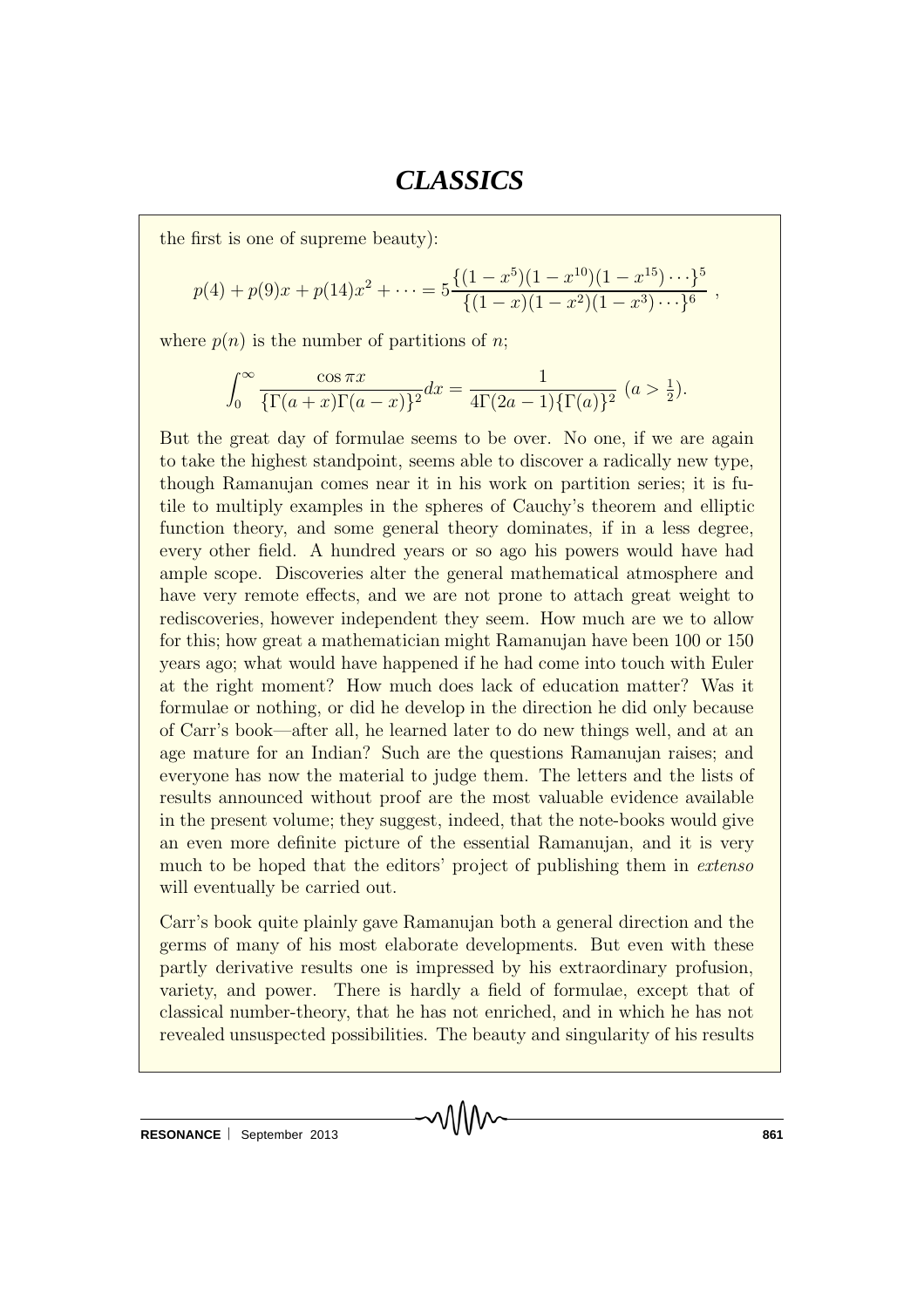is entirely uncanny. Are they odder than one would expect things selected for oddity to be? The moral seems to be that we never expect enough; the reader at any rate experiences perpetual shocks of delighted surprise. And if he will sit down to an unproved result taken at random, he will find, if he can prove it at all, that there is at lowest some "point", some odd or unexpected twist. Prof. Watson and Mr. Preece have begun the heroic task of working through the unproved statements; some of their solutions have appeared recently in the *Journal of the London Mathematical Society*, and these strongly encourage the opinion that a complete analysis of the note-books will prove very well worth while.

There can, however, be little doubt that the results showing the most striking originality and the deepest insight are those on the distribution of primes (see pp. xxii-xxv, xxvii, 351, 352). The problems here are not in origin formal at all; they concern approximative formulae for such things as the number of primes, or of integers expressible as a sum of two squares, less than a large number  $x$ ; and the determination of the orders of the errors is a major part of the theory. The subject has a subtle function-theory side; it was inevitable that Ramanujan should fail here, and that his methods should lead him astray; he predicts the approximative formulae, but is quite wrong about the orders of the errors. These problems tax the last resources of analysis, took over a hundred years to solve, and were not solved at all before 1890; Ramanujan could not possibly have achieved complete success. What he did was to perceive that an attack on the problems could at least be begun on the formal side, and to reach a point at which the main results became plausible. The formulae do not in the least lie on the surface, and his achievement, taken as a whole, is most extraordinary.

If Carr's book gave him direction, it had at least nothing to do with his methods, the most important of which were completely original. His intuition worked in analogies, sometimes remote, and to an astonishing extent by empirical induction from particular numerical cases. Being without Cauchy's theorem, he naturally dealt much in transformations and inversions of order of double integrals. But his most important weapon seems to have been a highly elaborate technique of transformation by means of divergent series and integrals. (Though methods of this kind are of course known, it seems certain that his discovery was quite independent.) He had no strict logical

**862 RESONANCE** September 2013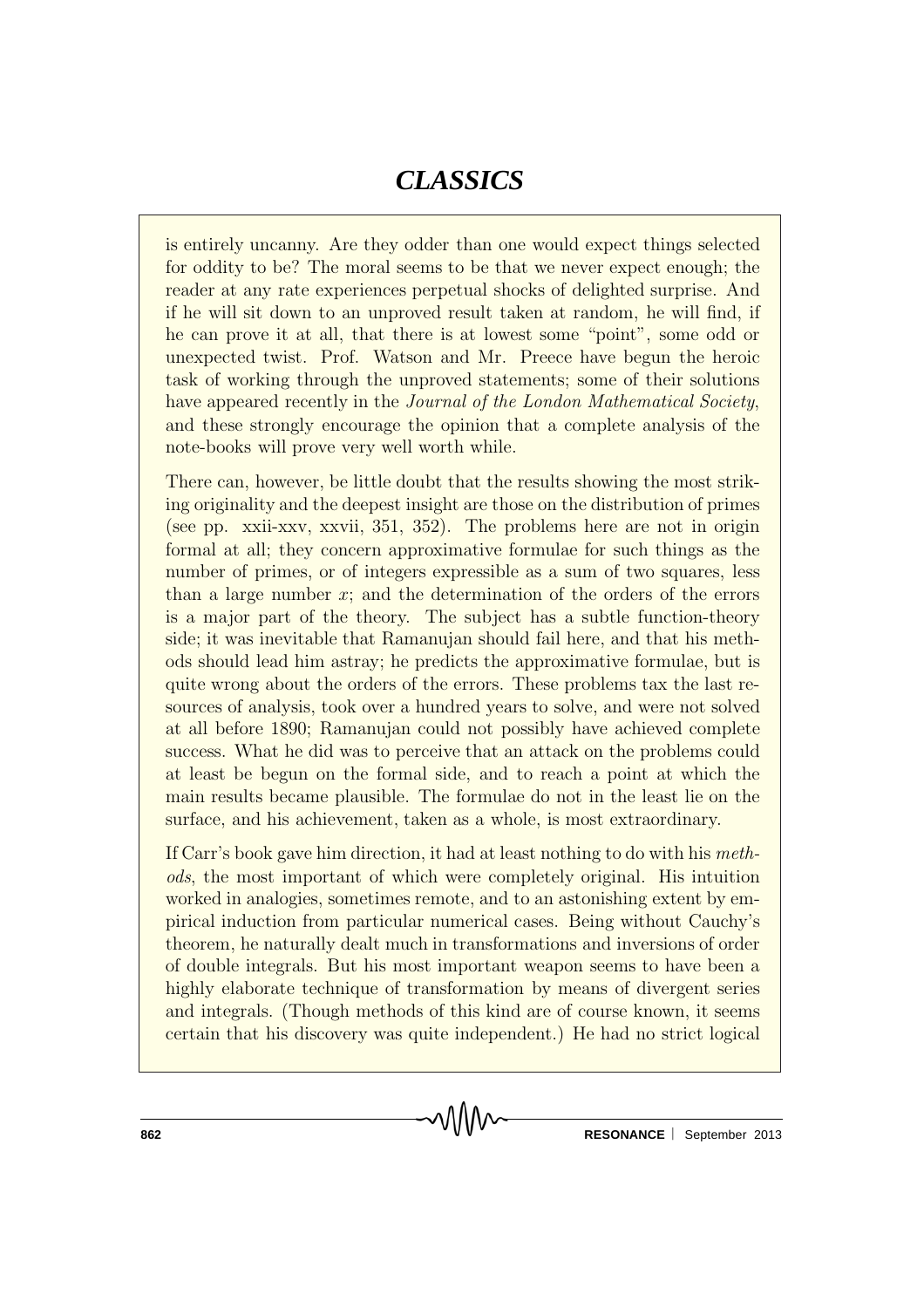justification for his operations. He was not interested in rigour, which for that matter is not of first-rate importance in analysis beyond the undergraduate state, and can be supplied, given a real idea, by any competent professional. The clear-cut idea of what is meant by a proof, nowadays so familiar as to be taken for granted, he perhaps did not possess at all. If a significant piece of reasoning occurred somewhere, and the total mixture of evidence and intuition gave him certainty, he looked no further. It is a minor indication of his quality that he can never have missed Cauchy's theorem. With it he could have arrived more rapidly and conveniently at certain of his results, but his own methods enabled him to survey the field with an equal comprehensiveness and as sure a grasp.

I must say something finally of the paper on partitions (pp. 276-309) written jointly with Hardy. The number  $p(n)$  of the partitions of n increases rapidly with  $n$ , thus:

$$
p(200) = 3972999029388.
$$

The authors show that  $p(n)$  is the integer nearest

(1) 
$$
\frac{1}{2\sqrt{2}} \sum_{q=1}^{2} \sqrt{q} A_q(n) \psi_q(n),
$$

where  $A_q(n) = \sum \omega_{p,q} e^{-2np\pi i/q}$ , the sum being over p's prime to q and less than it,  $\omega_{p,q}$  is a certain 24qth root of unity,  $\nu$  is of the order of  $\sqrt{n}$ , and

$$
\psi_q(n) = \frac{d}{dn} (\exp\{C\sqrt{(n-\frac{1}{24})/q}\}), C = \pi\sqrt{\frac{2}{3}}.
$$

We may take  $\nu = 4$  when  $n = 100$ . For  $n = 200$  we may take  $\nu = 5$ ; five terms of the series (1) predict the correct value of  $p(200)$ . We may always take  $\nu = a\sqrt{n}$  (or rather its integral part), where a is any positive constant we please, provided *n* exceeds a value  $n_0(a)$  depending only on a.

The reader does not need to be told that this is a very astonishing theorem, and he will readily believe that the methods by which it was established involve a new and important principle, which has been found very fruitful in other fields. The story of the theorem is a romantic one. (To do it justice I must infringe a little the rules about collaboration. I therefore add that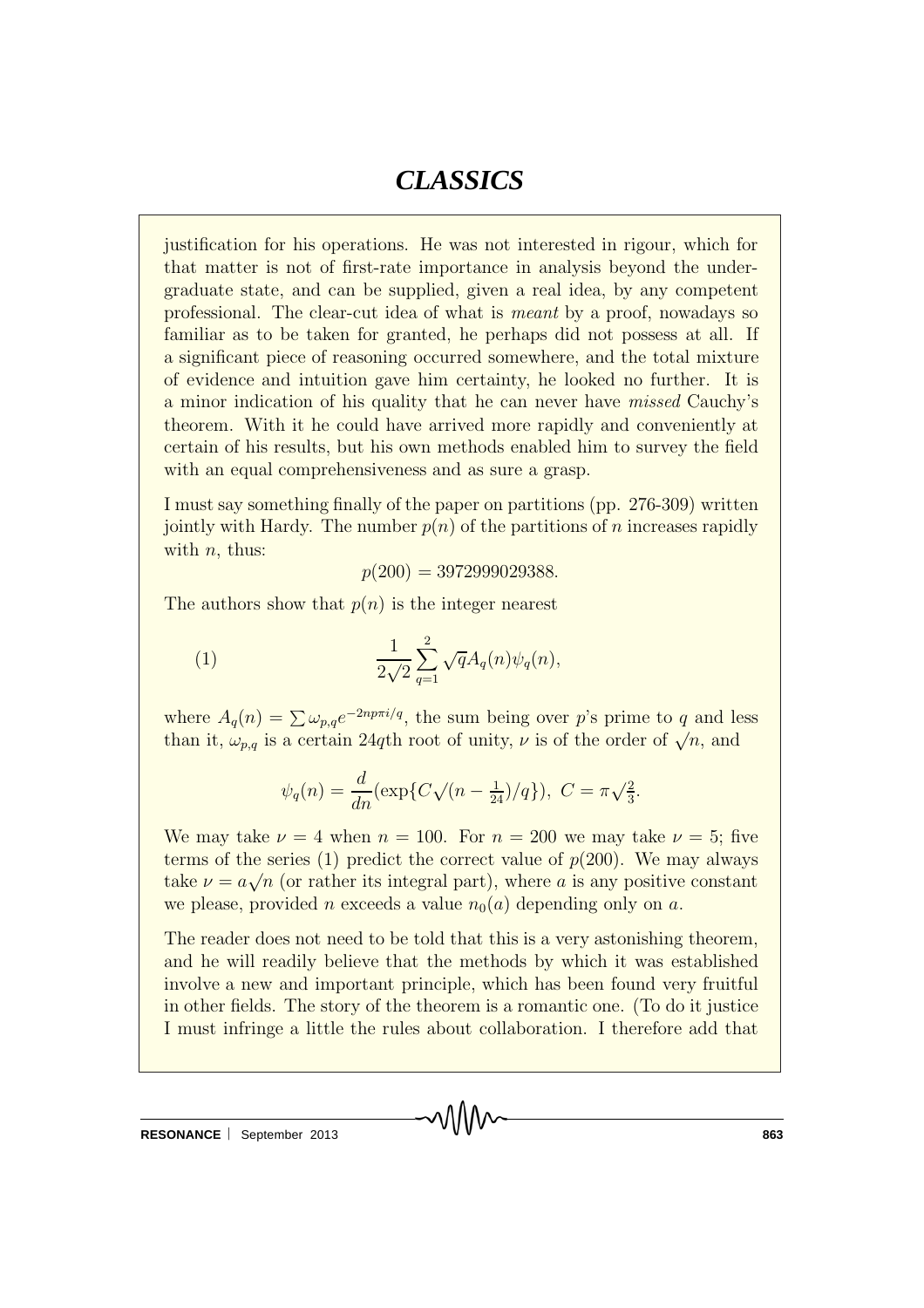Prof. Hardy confirms and permits my statements of bare fact.) One of Ramanujan's Indian conjectures was that the first term of (1) was a very good approximation to  $p(n)$ ; this was established without great difficulty. At this stage the  $n - \frac{1}{24}$  was represented by a plain n—the distinction is irrelevant.<br>From this point the real attack begins. The next step in development, not From this point the real attack begins. The next step in development, not a very great one, was to treat (1) as an "asymptotic" series, of which a fixed number of terms (e.g.  $\nu = 4$ ) were to be taken, the error being of the order of the next term. But from now to the very end Ramanujan always insisted that much more was true than had been established: "there must be a formula with error  $O(1)$ ." This was his most important contribution; it was both absolutely essential and most extraordinary. A severe numerical test was now made, which elicited the astonishing facts about  $p(100)$  and  $p(200)$ . Then  $\nu$  was made a function of n; this was a very great step, and involved new and deep function-theory methods that Ramanujan obviously could not have discovered by himself. The complete theorem thus emerged. But the solution of the final difficulty was probably impossible without one more contribution from Ramanujan, this time a perfectly characteristic one. As if its analytical difficulties were not enough, the theorem was entrenched also behind almost impregnable defences of a purely formal kind. The form of the function  $\psi_q(n)$  is a kind of indivisible unit; among many asymptotically equivalent forms it is essential to select exactly the right one. Unless this is done at the outset, and the  $-\frac{1}{24}$  (to say nothing of the  $\frac{d}{dn}$ ) is an extraordinary stroke of formal genius, the complete result can never come into the picture at all. There is, indeed, a touch of real mystery. If only we knew there was a formula with error  $O(1)$ , we might be forced, by slow stages, to the correct form of  $\psi_q$ . But why was Ramanujan so certain there was one? Theoretical insight, to be the explanation, had to be of an order hardly to be credited. Yet it is hard to see what numerical instances could have been available to suggest so strong a result. And unless the form of  $\psi_q$  was known already, no numerical evidence could suggest anything of the kind—there seems no escape, at least, from the conclusion that the discovery of the correct form was a single stroke of insight. We owe the theorem to a singularly happy collaboration of two men, of quite unlike gifts, in which each contributed the best, most characteristic, and most fortunate work that was in him. Ramanujan's genius did have this one opportunity worthy of it.